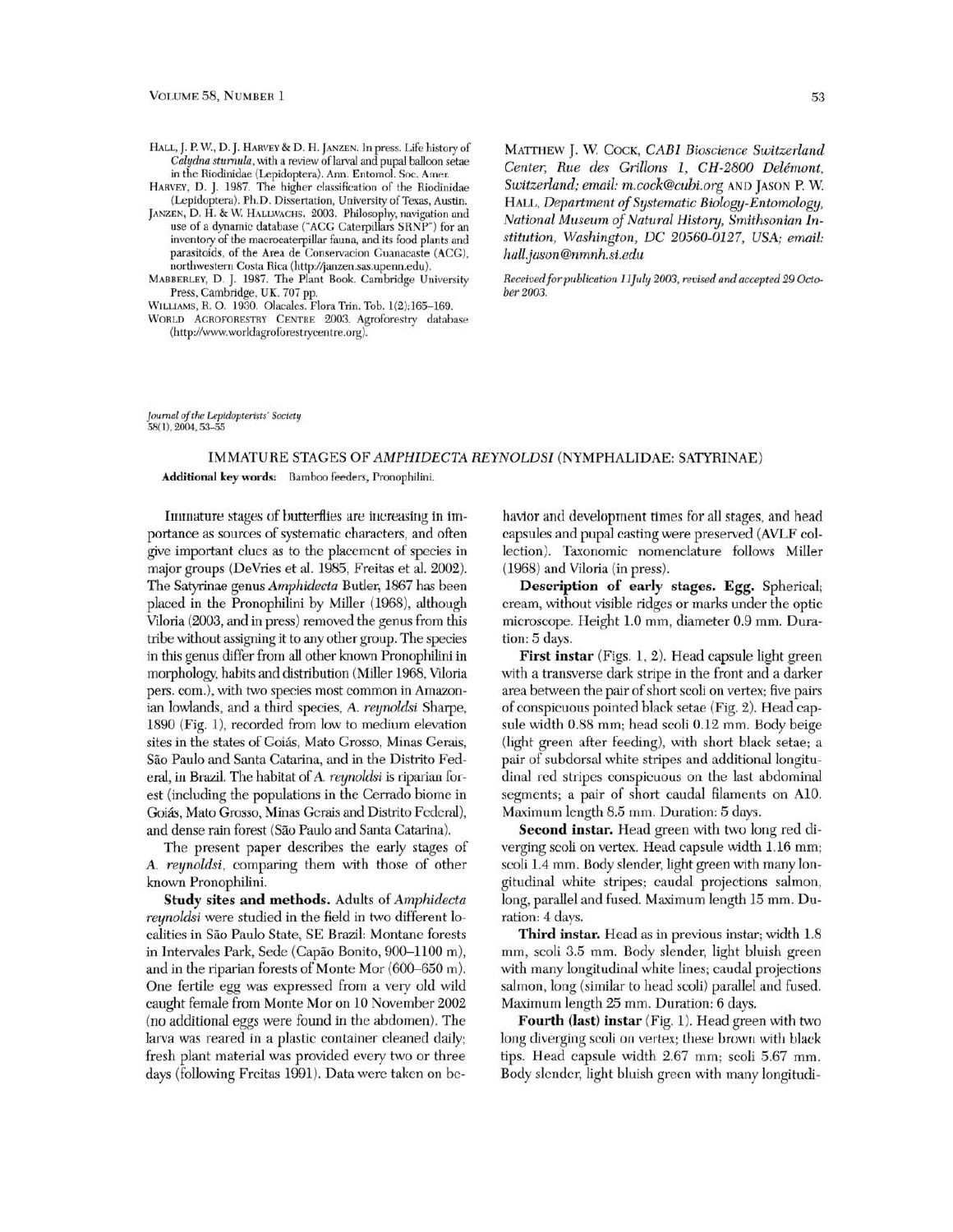

 $Fig. 1.$ Partial life cycle of Amphidecta reunoldsi. First instar: a, dorsal; b, lateral. Fourth (last) instar: c, dorsal; d, lateral. Pupa: e, lateroventral. (Figs. a-e from specimens collected at Monte Mor, São Paulo.) Adult male: f, ventral; g, dorsal (Capão Bonito, São Paulo).

nal white lines; spiracles as well marked white circles; caudal projections light green with salmon ends, long, parallel and fused. Maximum length 38 mm. Duration: 8 days. The prepupal larva is entirely green, and suspended during the night.

Pupa (Fig. 1). Elongated, smooth, with long pointed ocular caps; light green with alar caps bordered with yellow. Total length 27 mm. Duration: 8 days.

Foodplants. The foodplant in the field is unknown, but the larva easily accepted a bamboo (Merostachys) from Campinas. The larva ate part of the egg chorion after hatching, and was very active in all instars. In resting position, the larva usually lay along a bamboo leaf with the head towards the leaf apex, becoming relatively inconspicuous. The rarely encountered adults are known from large bamboo thickets, where they are attracted to banana baits.

Discussion. Based on general aspect and habits, the immature stages of A. reynoldsi are very similar to those of Eteona tisiphone (Boisduval), a Pronophilini butterfly from the mountains of SE Brazil (Freitas 2002). These include the general shape of larva and pupa, and the foodplant accepted by the larva (a bamboo), but not the shape of the major primary setae on the head capsule (spatulate in *Eteona*). These external macroscopic characters are also similar to those found in most Andean Pronophilini (M. D. Heredia unpublished data), and are divergent from those found in most Neotropical Satyrinae, including the pronophilines in the genus Pedaliodes Butler, and relatives (Müller 1886, Pelz 1997, Viloria pers. com., and unpublished data from 3 species). More descriptions of Satyrinae immatures, especially pronophilines, together with extensive comparisons among adults of most Neotropical genera, are needed to clarify the systematic position of Amphidecta within the Satyrinae.

I would like to thank Dr. Keith S. Brown Jr. for reading the manuscript and capturing the female from Monte Mor, and the Fun-